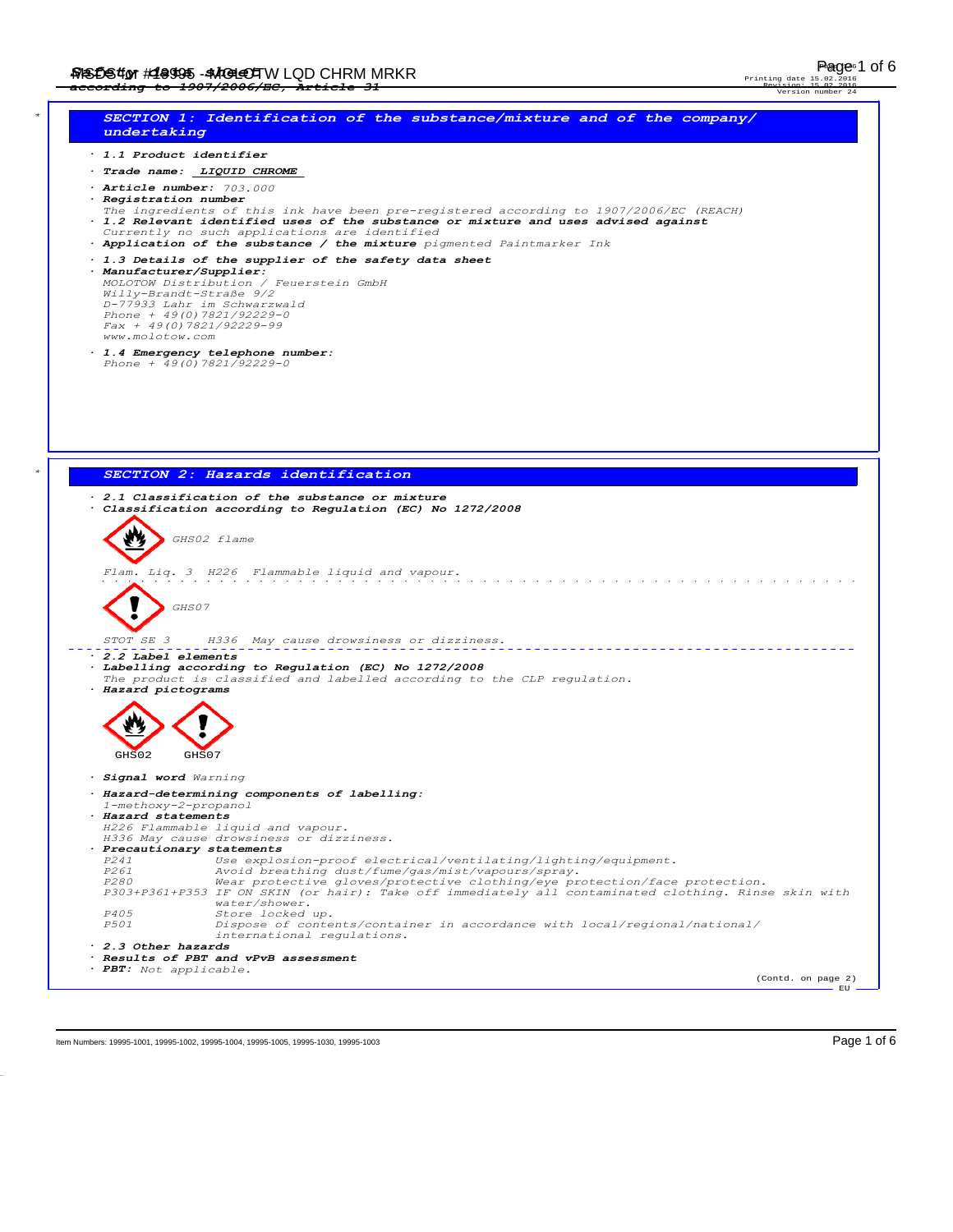#### *Trade name: LIQUID CHROME*

*· vPvB: Not applicable.*

#### *\* SECTION 3: Composition/information on ingredients*

#### *· 3.2 Chemical characterisation: Mixtures*

*Mixture of the following substances, containing non-hazardous substances and colouring agents. · Description: Mixture of substances listed below with nonhazardous additions.*

*· Dangerous components: CAS: 107-98-2 EINECS: 203-539-1 1-methoxy-2-propanol Flam. Liq. 3, H226; STOT SE 3, H336 50-100% CAS: 108-65-6 EINECS: 203-603-9 2-methoxy-1-methylethyl acetate Flam. Liq. 3, H226*  $\frac{1}{5}$  2,5%

*· Additional information: For the wording of the listed hazard phrases refer to section 16.*

### *\* SECTION 4: First aid measures*

*· 4.1 Description of first aid measures*

- After inhalation: *Supply fresh air; consult doctor in case of complaints.*<br>After skin contact: *Generally the product does not irritate the skin*.
- *· After skin contact: Generally the product does not irritate the skin.*
- *· After eye contact: Rinse opened eye for several minutes under running water.*
- *· After swallowing: If symptoms persist consult doctor. · 4.2 Most important symptoms and effects, both acute and delayed*
- *No further relevant information available.*
- *· 4.3 Indication of any immediate medical attention and special treatment needed*
- *No further relevant information available.*

### *\* SECTION 5: Firefighting measures*

#### *· 5.1 Extinguishing media*

- *· Suitable extinguishing agents:*
- *CO2, powder or water spray. Fight larger fires with water spray or alcohol resistant foam.*
- *· 5.2 Special hazards arising from the substance or mixture No further relevant information available. · 5.3 Advice for firefighters*
- 
- *· Protective equipment: No special measures required.*

#### *\* SECTION 6: Accidental release measures*

*· 6.1 Personal precautions, protective equipment and emergency procedures Wear protective equipment. Keep unprotected persons away. Wear protective clothing.*

*· 6.2 Environmental precautions:*

- 
- *Dilute with plenty of water.*<br> *Do not allow to enter sewers/ surface or ground water.*<br> *6.3 Methods and material for containment and cleaning up:*
- 
- *Absorb with liquid-binding material (sand, diatomite, acid binders, universal binders, sawdust).*
- *· 6.4 Reference to other sections See Section 7 for information on safe handling.*
- *See Section 8 for information on personal protection equipment. See Section 13 for disposal information.*
- 

### *\* SECTION 7: Handling and storage*

*· 7.1 Precautions for safe handling Ensure good ventilation/exhaustion at the workplace. Not applicable · Information about fire - and explosion protection: Keep ignition sources away - Do not smoke. Protect from heat. Protect against electrostatic charges. · 7.2 Conditions for safe storage, including any incompatibilities · Storage:*

*· Requirements to be met by storerooms and receptacles: No special requirements.*

- *· Information about storage in one common storage facility: Not required. · Further information about storage conditions:*
- *Keep container tightly sealed.*
- *Protect from heat and direct sunlight.*

*· 7.3 Specific end use(s) No further relevant information available.*

(Contd. on page 3)

Item Numbers: 19995-1001, 19995-1002, 19995-1004, 19995-1005, 19995-1003, 19995-1003

EU

Page 2 of 6

#### Printing date Revision: 15.02.2016 Version number 24

(Contd. of page 1)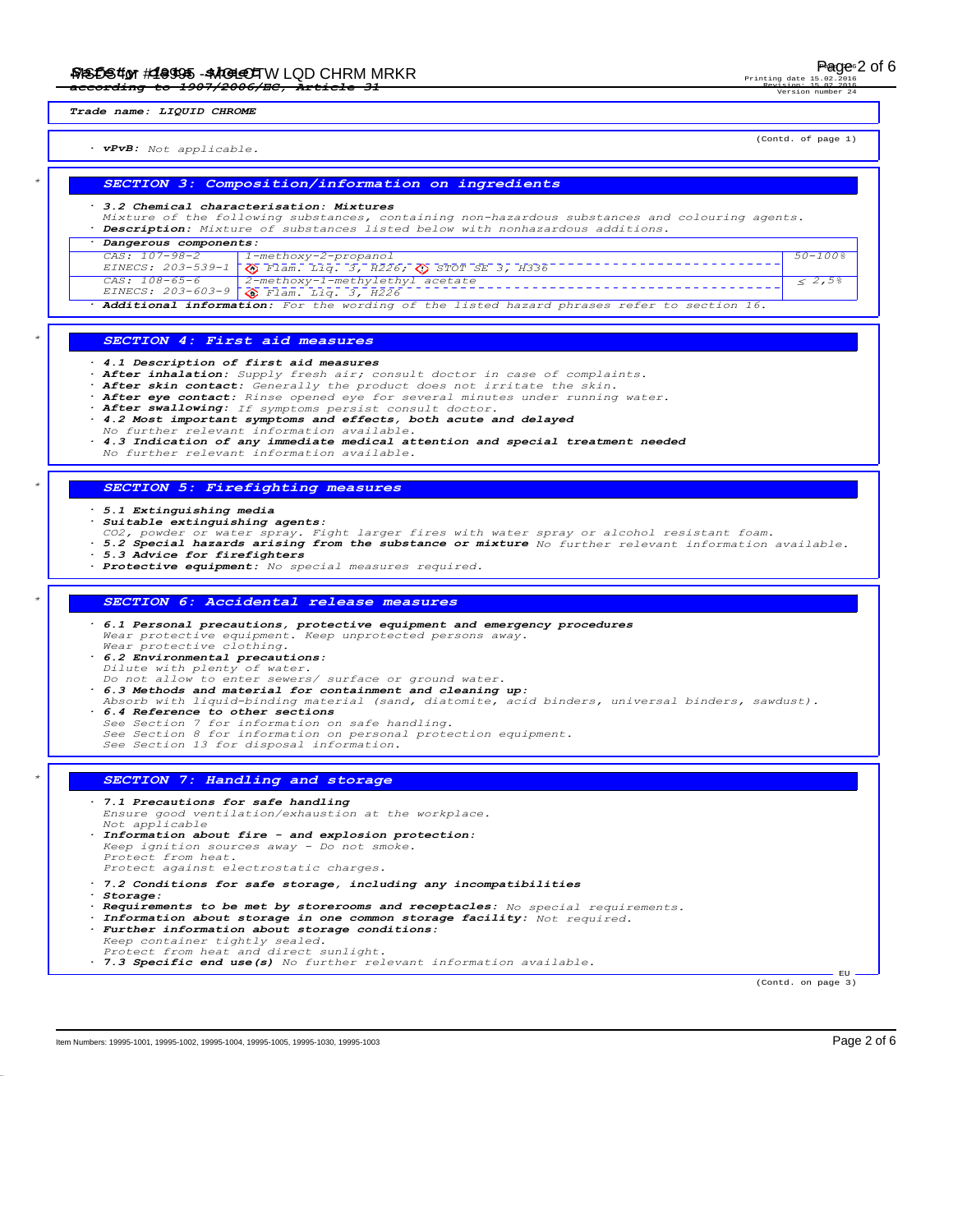*Trade name: LIQUID CHROME*

Revision: 15.02.2016

Printing date

usion:<br>Version

(Contd. of page 2)

|                        |                                                                                                                      | . Additional information about design of technical facilities: No further data; see item 7.          |
|------------------------|----------------------------------------------------------------------------------------------------------------------|------------------------------------------------------------------------------------------------------|
|                        | 8.1 Control parameters                                                                                               | Tngredients with limit values that require monitoring at the workplace:                              |
|                        | 107-98-2 1-methoxy-2-propanol (50-100%)                                                                              |                                                                                                      |
|                        | IOELV Short-term value: 568 mg/m <sup>3</sup> , 150 ppm                                                              |                                                                                                      |
|                        | Long-term value: 375 mg/m3, 100 ppm                                                                                  |                                                                                                      |
|                        | Skin                                                                                                                 |                                                                                                      |
|                        | $108-65-6$ 2-methoxy-1-methylethyl acetate ( $\leq$ 2,5%)<br>IOELV Short-term value: 550 mg/m <sup>3</sup> , 100 ppm |                                                                                                      |
|                        | Long-term value: 275 mg/m3, 50 ppm                                                                                   |                                                                                                      |
|                        | Skin                                                                                                                 |                                                                                                      |
|                        |                                                                                                                      | . Additional information: The lists valid during the making were used as basis.                      |
|                        | 8.2 Exposure controls<br>· Personal protective equipment:                                                            |                                                                                                      |
|                        |                                                                                                                      | . General protective and hygienic measures: Wash hands before breaks and at the end of work.         |
|                        | · Respiratory protection: Not required.                                                                              |                                                                                                      |
|                        | · Protection of hands:                                                                                               | The glove material has to be impermeable and resistant to the product/ the substance/ the            |
| preparation.           |                                                                                                                      |                                                                                                      |
|                        | preparation/ the chemical mixture.                                                                                   | Due to missing tests no recommendation to the glove material can be given for the product/ the       |
|                        |                                                                                                                      | Selection of the glove material on consideration of the penetration times, rates of diffusion and    |
|                        | the degradation                                                                                                      |                                                                                                      |
|                        | · Material of gloves                                                                                                 | The selection of the suitable gloves does not only depend on the material, but also on further marks |
|                        |                                                                                                                      | of quality and varies from manufacturer to manufacturer. As the product is a preparation of several  |
|                        |                                                                                                                      | substances, the resistance of the glove material can not be calculated in advance and has therefore  |
|                        | to be checked prior to the application.<br>· Penetration time of glove material                                      |                                                                                                      |
|                        |                                                                                                                      | The exact break trough time has to be found out by the manufacturer of the protective gloves and has |
|                        |                                                                                                                      |                                                                                                      |
|                        | to be observed.                                                                                                      |                                                                                                      |
|                        | · Eye protection:<br>Tightly sealed goggles                                                                          |                                                                                                      |
|                        |                                                                                                                      |                                                                                                      |
|                        | SECTION 9: Physical and chemical properties                                                                          |                                                                                                      |
|                        | 9.1 Information on basic physical and chemical properties                                                            |                                                                                                      |
|                        | General Information                                                                                                  |                                                                                                      |
| · Appearance:<br>Form: |                                                                                                                      | <i>Fluid</i>                                                                                         |
|                        | Colour:                                                                                                              | According to product specification                                                                   |
| · Odour:               |                                                                                                                      | Product specific                                                                                     |
|                        | Odour threshold:                                                                                                     | Not determined.                                                                                      |
|                        | · Important information on protection of health and                                                                  |                                                                                                      |
|                        | environment, and on safety.                                                                                          |                                                                                                      |
| $·$ $pH$ -value:       |                                                                                                                      | Not determined.                                                                                      |
|                        | Change in condition                                                                                                  |                                                                                                      |
|                        | Melting point/Melting range:                                                                                         | Undetermined.                                                                                        |
|                        | Boiling point/Boiling range:                                                                                         | 120 °C                                                                                               |
| · Flash point:         |                                                                                                                      | 31 °C                                                                                                |
|                        | · Flammability (solid, gaseous):                                                                                     | Not applicable.                                                                                      |
|                        | · Ignition temperature:                                                                                              | 287 °C                                                                                               |
|                        | · Decomposition temperature:                                                                                         | Not determined.                                                                                      |
|                        | · Self-igniting:                                                                                                     | Product is not selfigniting.                                                                         |
|                        | · Danger of explosion:                                                                                               | explosive air/vapour mixtures are possible.                                                          |
|                        | · Explosion limits:                                                                                                  |                                                                                                      |
| Lower:<br>Upper:       |                                                                                                                      | Product is not explosive. However, formation of<br>1,7 Vol %<br>11,5 Vol %                           |

Item Numbers: 19995-1001, 19995-1002, 19995-1004, 19995-1005, 19995-1003, 19995-1003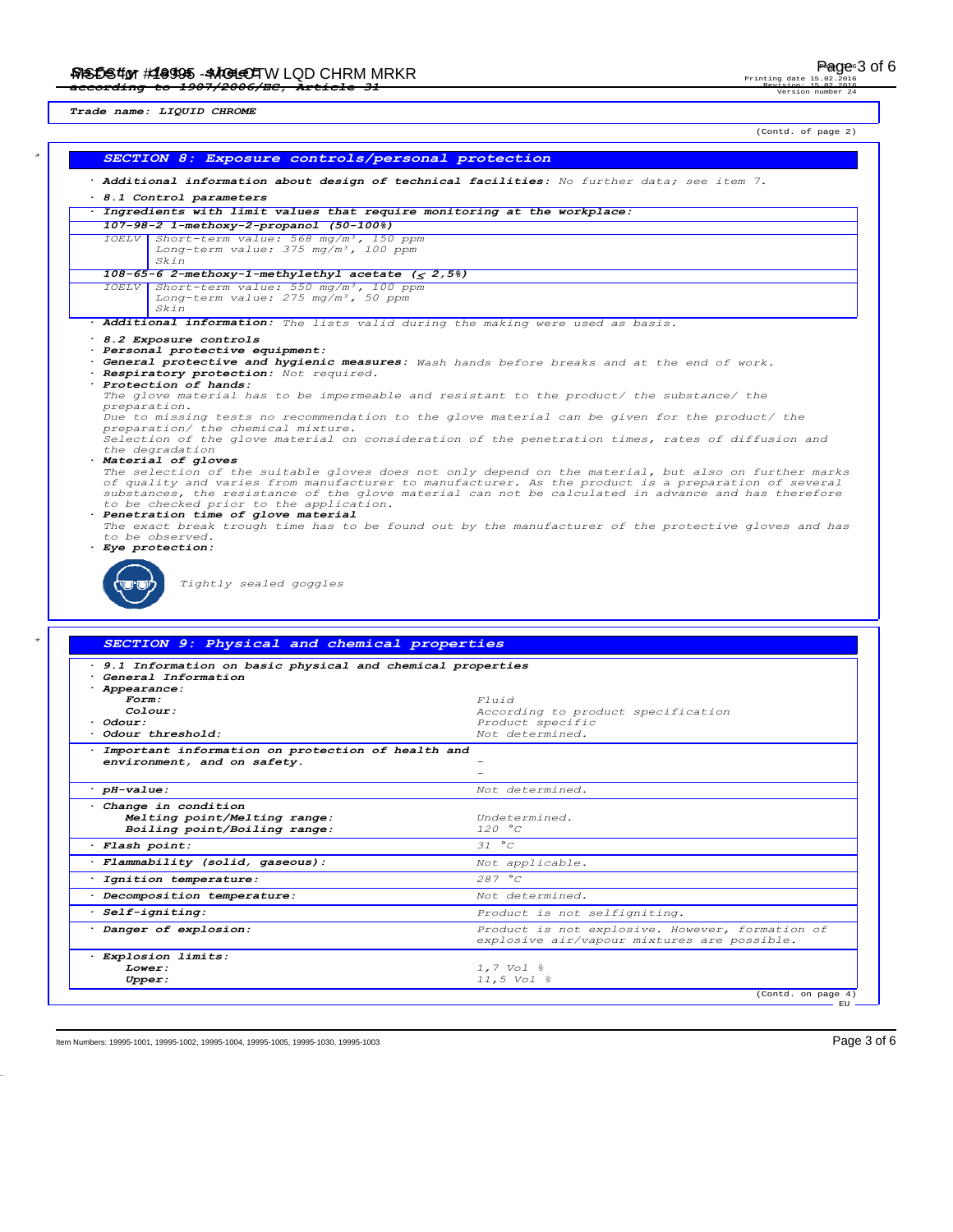Printing date Revision: 15.02.2016 Version number 24

*Trade name: LIQUID CHROME*

|                                                  | (Contd. of page 3)                             |
|--------------------------------------------------|------------------------------------------------|
| Vapour pressure at 20 °C:                        | $13,3$ hPa                                     |
| · Density:                                       | Not determined.                                |
| · Relative density                               | Not determined.                                |
| · Vapour density                                 | Not determined.                                |
| · Evaporation rate                               | Not determined.                                |
| · Solubility in / Miscibility with               |                                                |
| water:                                           | Fully miscible.                                |
| $\cdot$ Partition coefficient (n-octanol/water): | Not determined.                                |
| · Viscosity:                                     |                                                |
| Dynamic:                                         | Not determined.                                |
| Kinematic:                                       | Not determined.                                |
| · Solvent content:                               |                                                |
| Organic solvents:                                | 68,5%                                          |
| Solids content:                                  | 30,98                                          |
| 9.2 Other information                            | The physical and chemical properties given in  |
|                                                  | Section 9.1 are rough data only, which are     |
|                                                  | partially derived from the component's data of |
|                                                  | the mixture. These data are no binding product |
|                                                  | specifications.                                |

## *\* SECTION 10: Stability and reactivity*

- *· 10.1 Reactivity No further relevant information available.*
- *· 10.2 Chemical stability*
- *· Thermal decomposition / conditions to be avoided:*
- *No decomposition if used according to specifications.*
- *· 10.3 Possibility of hazardous reactions No dangerous reactions known.*
- *· 10.4 Conditions to avoid No further relevant information available. · 10.5 Incompatible materials: No further relevant information available.*
- *· 10.6 Hazardous decomposition products: No dangerous decomposition products known.*

## *SECTION 11: Toxicological information*

- *· 11.1 Information on toxicological effects*
- *· Acute toxicity Based on available data, the classification criteria are not met.*
- *· Primary irritant effect:*
- *· Skin corrosion/irritation Based on available data, the classification criteria are not met.*
- 
- · Serious eye damage/irritation Based on available data, the classification criteria are not met.<br>· Respiratory or skin sensitisation Based on available data, the classification criteria are not met. *· CMR effects (carcinogenity, mutagenicity and toxicity for reproduction)*
- 
- *· Germ cell mutagenicity Based on available data, the classification criteria are not met.*
- *· Carcinogenicity Based on available data, the classification criteria are not met. · Reproductive toxicity Based on available data, the classification criteria are not met.*
- *· STOT-single exposure*
- 
- *May cause drowsiness or dizziness. · STOT-repeated exposure Based on available data, the classification criteria are not met.*
- *· Aspiration hazard Based on available data, the classification criteria are not met.*

## *\* SECTION 12: Ecological information*

- *· 12.1 Toxicity*
- *· Aquatic toxicity: No further relevant information available.*
- *· 12.2 Persistence and degradability No further relevant information available.*
- *· 12.3 Bioaccumulative potential No further relevant information available. · 12.4 Mobility in soil No further relevant information available.*
- 
- *· Additional ecological information:*
- *· General notes:*

*Water hazard class 1 (German Regulation) (Self-assessment): slightly hazardous for water Do not allow undiluted product or large quantities of it to reach ground water, water course or sewage system.*

- *· 12.5 Results of PBT and vPvB assessment*
- *· PBT: Not applicable.*
- *· vPvB: Not applicable.*
- *· 12.6 Other adverse effects No further relevant information available.*

(Contd. on page 5)

Item Numbers: 19995-1001, 19995-1002, 19995-1004, 19995-1005, 19995-1003, 19995-1003

**EU**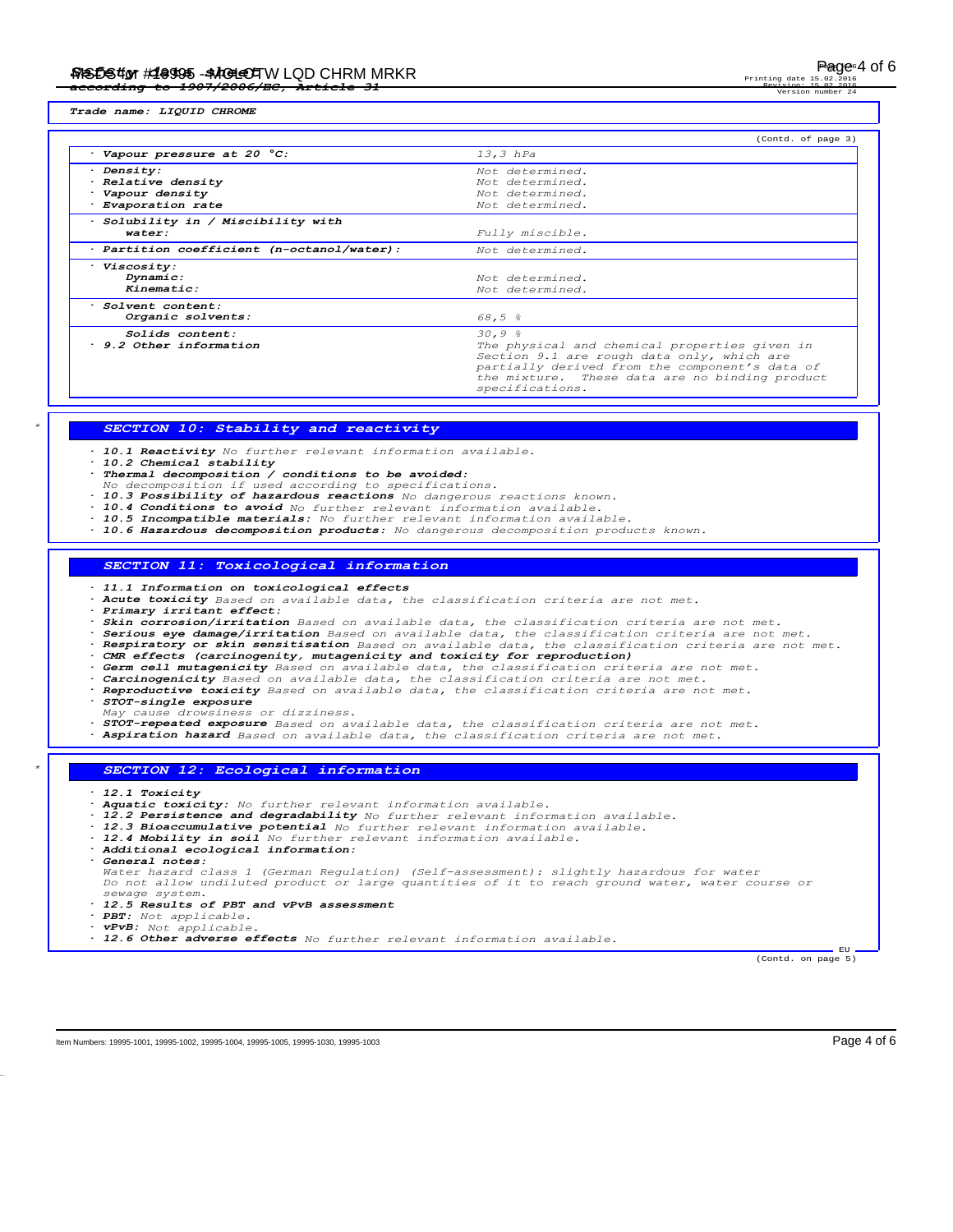Printing date Revision: 15.02.2016 Version number 24

*Trade name: LIQUID CHROME*

(Contd. of page 4)

# *\* SECTION 13: Disposal considerations · 13.1 Waste treatment methods · Recommendation Must not be disposed together with household garbage. Do not allow product to reach sewage system. · European waste catalogue 08 00 00 WASTES FROM THE MANUFACTURE, FORMULATION, SUPPLY AND USE (MFSU) OF COATINGS (PAINTS, VARNISHES AND VITREOUS ENAMELS), ADHESIVES, SEALANTS AND PRINTING INKS 08 01 00 wastes from MFSU and removal of paint and varnish 08 01 13\* sludges from paint or varnish containing organic solvents or other hazardous substances · Uncleaned packaging: · Recommendation: Disposal must be made according to official regulations. · Recommended cleansing agents: Water, if necessary together with cleansing agents. \* SECTION 14: Transport information · 14.1 UN-Number · ADR, IMDG, IATA UN1263 · 14.2 UN proper shipping name* **ADR** *<sup>1263 PAINT***<br>
<b>IMDG** *PAINT*</sup> *· IMDG PAINT · IATA Paint · 14.3 Transport hazard class(es) · ADR* ö *Class 3 (F1)* **Flammable liquids.**<br>*Babel* **<b>***3 · Label 3 · IMDG, IATA* Ö *· Class 3 Flammable liquids. · Label 3 · 14.4 Packing group · ADR, IMDG, IATA III · 14.5 Environmental hazards: · Marine pollutant: No · 14.6 Special precautions for user Warning: Flammable liquids. Danger code (Kemler):*  $30$ <br>*EMS Number:* $F-E, S-E$ *· EMS Number: F-E,S-E*  $\cdot$  *Stowage Category · 14.7 Transport in bulk according to Annex II of Marpol and the IBC Code Not applicable. · Transport/Additional information: · ADR <i>Excepted quantities (LQ)* 5L *5L Excepted quantities (EQ) Code: E1*  $<sup>1</sup>$ *Excepted quantities (EQ)*</sup> *Maximum net quantity per inner packaging: 30 ml Maximum net quantity per outer packaging: 1000 ml* **Transport category** 3<br> **Tunnel restriction code**  $D/E$  $Tunnel \ \ \textit{restriction} \ \ \textit{code}$ \_\_\_\_\_\_\_\_\_\_\_\_\_\_\_\_\_ *· IMDG · Limited quantities (LQ) 5L*  $<sup>2</sup>$ *Excepted quantities (EQ)*</sup> *Maximum net quantity per inner packaging: 30 ml Maximum net quantity per outer packaging: 1000 ml* (Contd. on page 6) **EU**